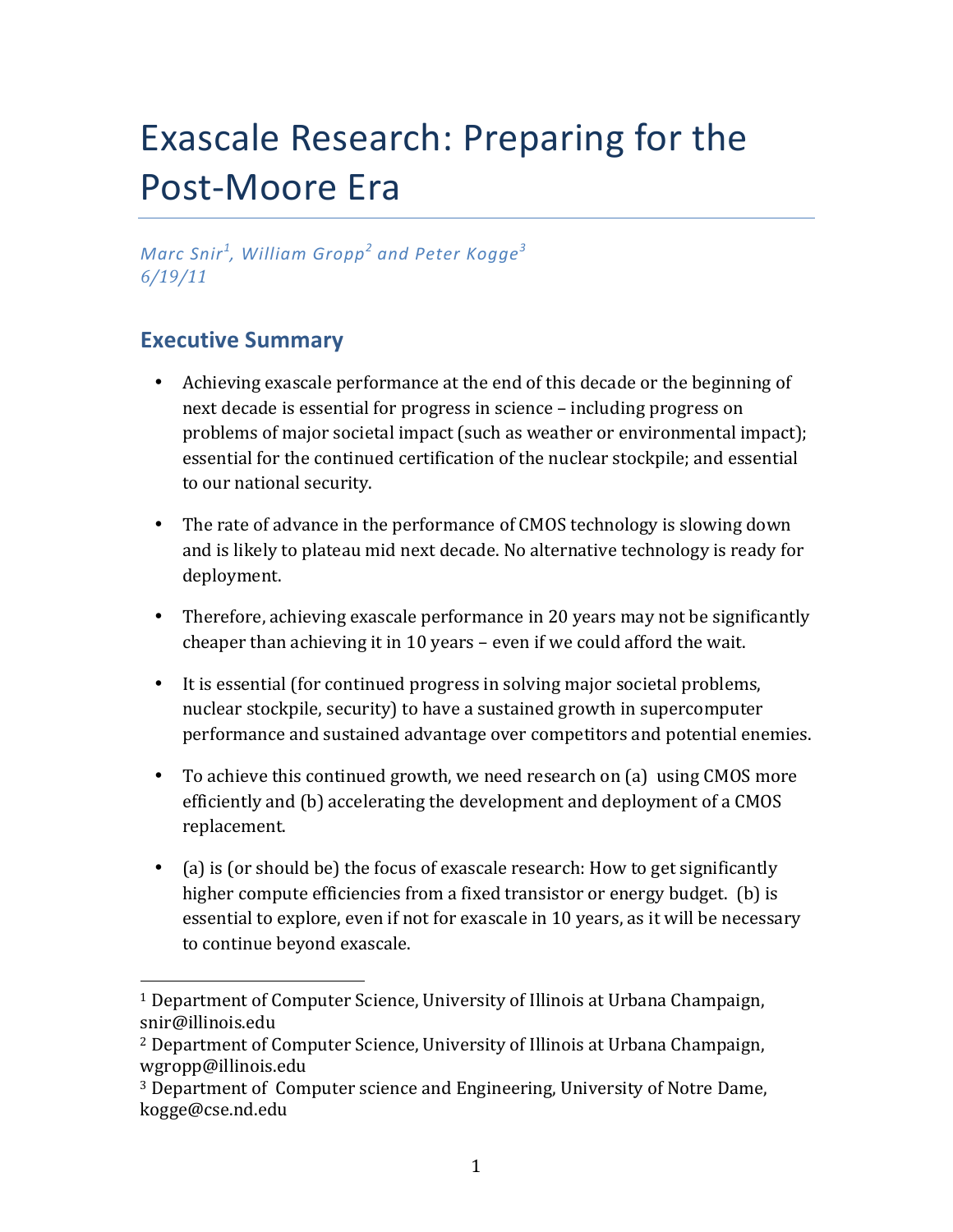#### **The Race to Exascale**

As petascale systems begin to be deployed in national labs and academia, the race has started for the next level of performance: exascale systems. DOE has announced the goal of an exascale system consuming 20MW in 2018 and has proposed a major initiative toward this goal; various research projects have been started as part of this initiative. DARPA has launched the UHPC research program, with the aim of achieving petascale performance in a single rack system consuming no more than 57KW. We even have a digital "Exascale Report" periodical – clearly showing that exascale is "hot".

On the other hand, there also is some skepticism about exascale. Exascale may be very hard to achieve this decade. DARPA commissioned a study on exascale computing that was published in 2008 [8]. This study developed a strawman for an exascale system built from technology forecast to be available in 2015. The system would consume close to 70MW and would have many drawbacks: in particular, a small amount of memory (3.6 PB), very limited memory bandwidth ( $\sim$ 0.002 Word/Flop), very limited network bandwidth, and very low MTTI (40 minutes). The study ignored many practical aspects of a modern architecture: no error detection or correction in memory, no caches, no virtual memory, etc. A subsequent, more detailed analysis by Kogge, showed that, when all the details are taken into account, power consumption is likely to be in the 400+MW range [9]. Therefore, exascale this decade at reasonable power consumption will require major technology advances, and may result in a system that is very different than current supercomputing systems in the balance between the various resources and the execution model it provides to the users. The research and development costs for producing such a system and developing the software needed to use it will be very significant – likely measured in billions of dollars; the yearly maintenance cost (e.g., power and cooling) could be measured in hundreds of millions.

### **The Need for Exascale**

Faced with such costs and technical challenges, it is reasonable to ask hard questions: How important it is to stay on the same performance improvement curve that supercomputing has followed in the last decades? Should we perhaps wait longer, when this level of performance can be achieved at lower cost?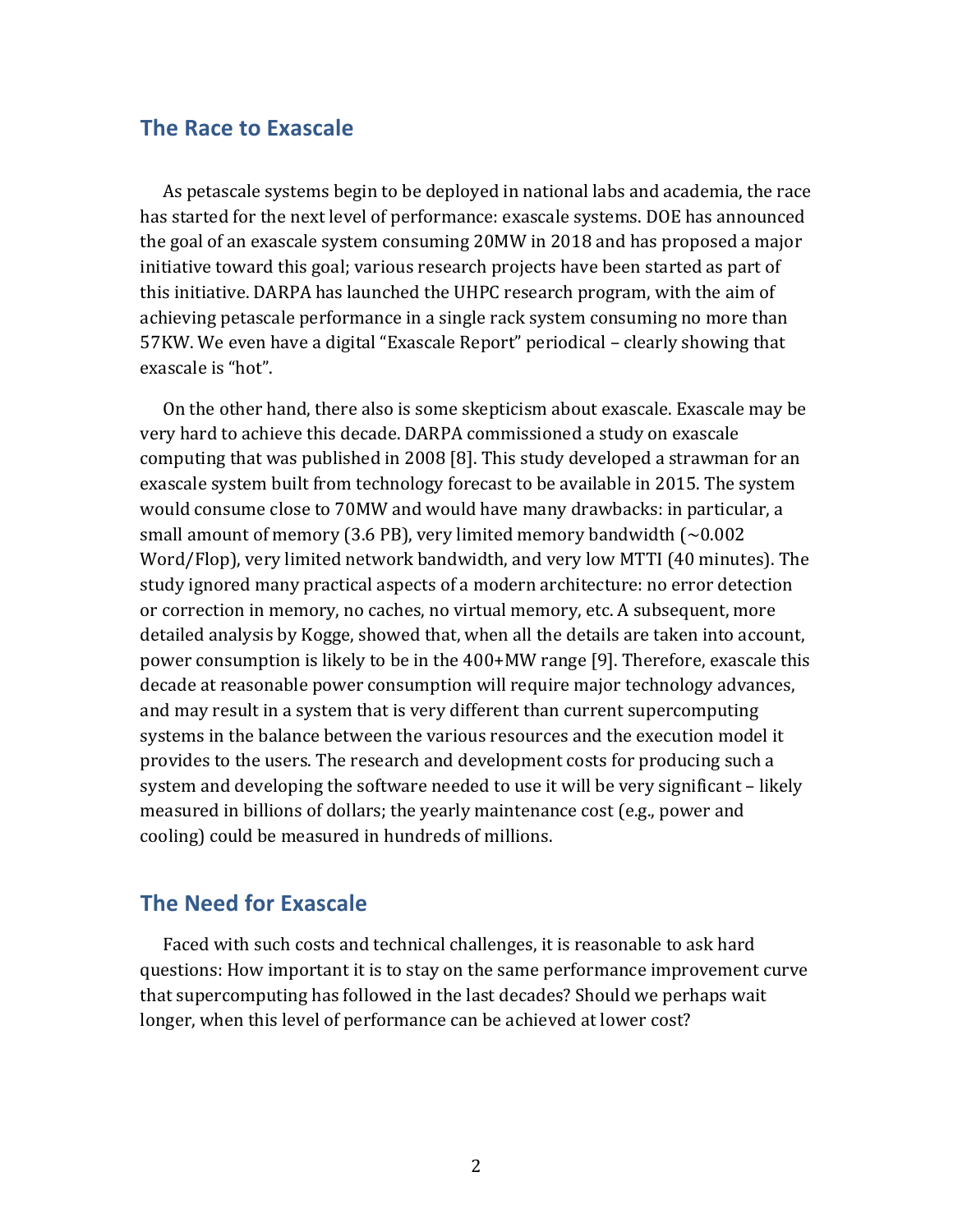We believe that the answer to these questions is no, for two main reasons:  $(a)$ The lost opportunity cost of not achieving exascale performance as soon as technically feasible are very significant; and (2) waiting longer may not help much.

The first point has been documented in a series of reports produced by recent DOE workshops [1]. Exascale performance is essential for making progress on a variety of science problems of great societal impact: For example large-scale simulations play an essential role in the development of alternative energy sources and for increasing the efficiency of current energy consuming. While global warming is an irrefutable trend, assessments of how soon and how large the damage caused by global warming will be still have significant error margins. Both inaction and inadequate action for mitigating global warming or adapting to it can cost millions of lives and trillions of dollars. Exascale climate simulations can significantly reduce the error margins. While not all these applications will require scaling one simulation to billions of cores, they will all require dedicated exascale systems with billions of cores for months and years. Thus, it is essential that such systems be available at an acceptable cost and power consumption.

The need to certify the nuclear stockpile without performing nuclear experiments has been a main motivator for a rapid increase in DOE's ability to perform large-scale simulations. This motivation has not disappeared. As the expert knowledge of people that designed and tested nuclear weapons disappears, and as the design of current nuclear weapons increasingly diverges from designs that were tested, there is an increasing need for more accurate simulations with a broader range of scenarios and models and for better uncertainty quantification. A reduction in the size of the nuclear stockpile makes this problem more acute. This mission will continue to require fast growth in the performance of supercomputers.

Continuing the march toward higher performance is essential for our national security. In an era where information becomes the main weapon of war, the US cannot afford to be outcomputed anymore that it can afford to be outgunned. While the use of supercomputing in national security is, for obvious reasons, less well documented in the open literature than its use in science and engineering, it is no secret than national security agencies are major customers of leading supercomputing systems and will continue to be so in the foreseeable future.

### **The)End)of)Moore's)Law**

The second point has attracted less attention. We have become accustomed to the relentless improvement in the density of silicon chips, leading to a doubling of the number of transistors per chip every 18 months, as predicted by "Moore's Law". In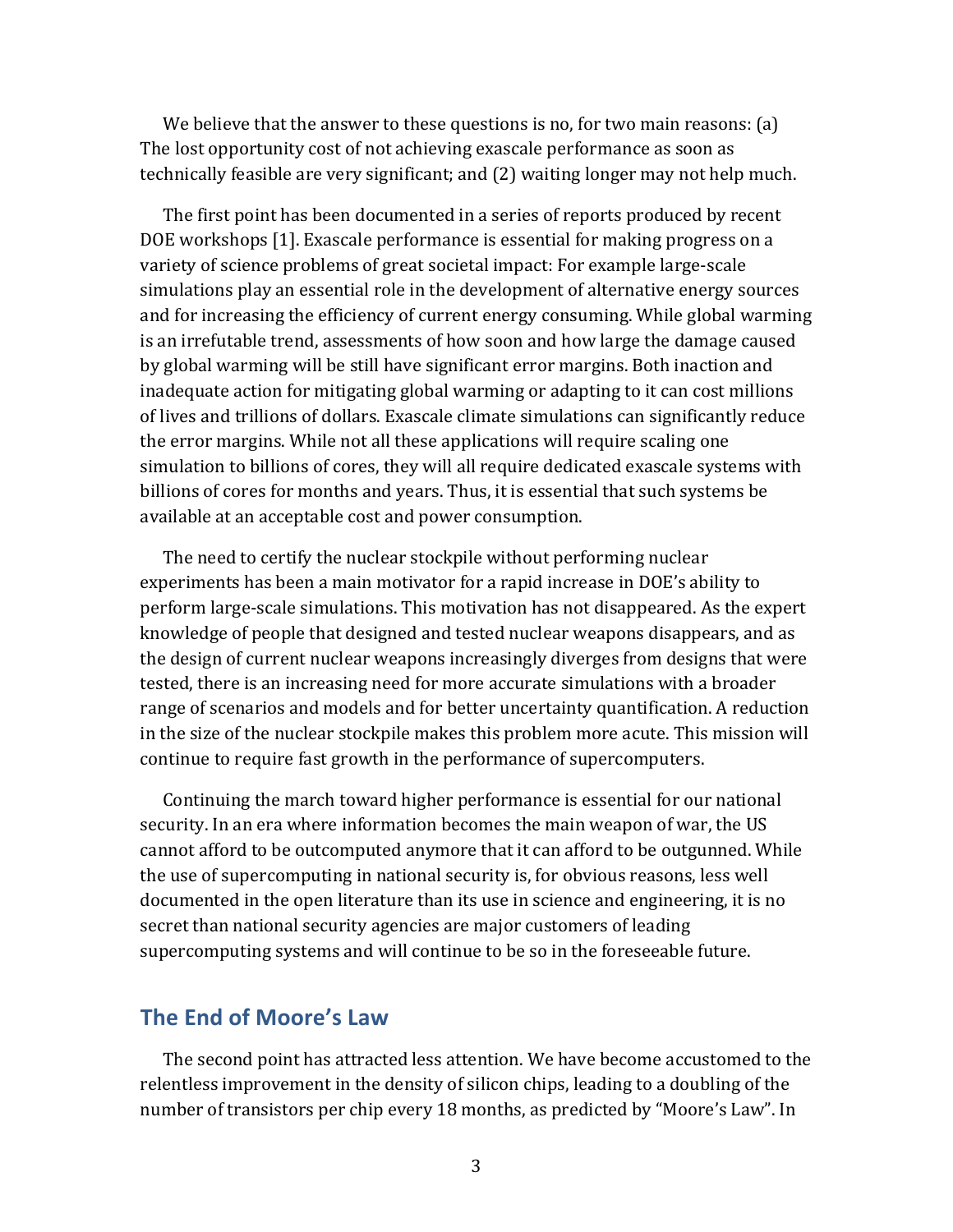the process, we have forgotten "Stein's Law": "If something cannot go on forever, it will stop." The continued miniaturization of transistors cannot go on forever. The International Technology Roadmap for Semiconductors [11] forecasts a feature size of 7.5 nm by 2024. Such a size corresponds to about 30 atoms in a silicon crystal. Clearly, we are approaching the limits of silicon technology. In fact, 7 nm seems to be the limit of CMOS technology, for a variety of reasons [7].

Classic Dennard scaling, where feature size decreases and chip speed increases in proportion, with no increase in power density, has ended at 130 nm, a decade ago [10]. The continuous increase in power density, mostly due to a plateauing of voltage levels and to increasing leakage current, has stopped the progress toward faster circuits. Since then, we have needed new "tricks" for each new silicon generation. ITRS predicts that new materials (e.g., III-V, germanium thin channels, nanowires, nanotubes or graphene) and new structures (e.g., 3D transistor structures) will be needed to continue progress in the coming decade. Even with all these advances, we shall continue increasing the number of transistors per chip, but will need to run them far slower than their potential in order to avoid melting them.

The supercomputers of 70'es and 80'es, in the heyday of bipolar technology, were a miracle of packaging and cooling and a pleasure to see. As we moved to CMOS, packaging became pedestrian and architectures boringly repetitious; however, this "boring" CMOS evolution gave us more than two decades of improving costperformance in a stable software environment. Supercomputers are beginning to use liquid cooling again. While the technology is impressive and again a pleasure to see, it also indicates that we are approaching the end of the era of fast CMOS scaling. To quote the ITRS: "While power consumption is an urgent challenge, its leakage or static component will become a major industry crisis in the long term, threatening the survival of CMOS technology itself, just as bipolar technology was threatened and eventually disposed of decades ago." The ITRS "long term" is the 2017-2024 timeframe.!

While the similarity to the end of the bipolar era is compelling, there is one major difference: When bipolar technology was coming to its end, Intel had been using MOFSETs to manufacture microprocessors for almost two decades. Today, we have no alternative technology in use.

CMOS technology will not be replaced overnight and will continue to be the foundation for the microelectronics industry for the next couple of decades. However, each additional technological "trick" will raise manufacturing costs and, in particular, will raise non-recurring costs. New lithography techniques will be more expensive: "achieving constant/improved ratio of exposure-related tool cost to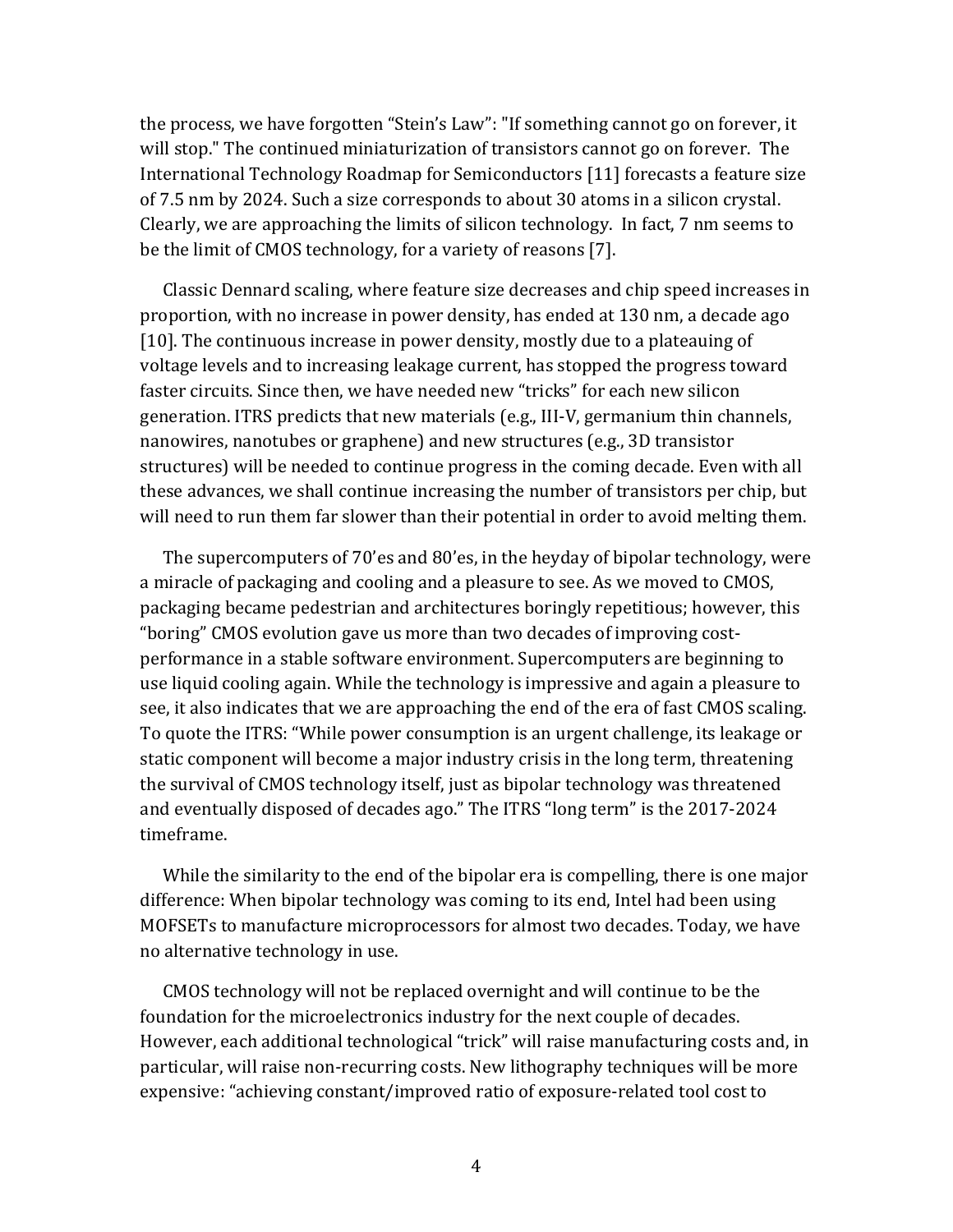throughput might be an insoluble dilemma" [11]; more materials and more elaborate transistor structures require more manufacturing steps; a tighter control of variance is required as feature size shrinks; 3D structures will be more expensive; and so on. It will become necessary to amortize investments over longer runs, hence to slow-down the rate of miniaturization. Economics (a shift toward lower cost devices, slow adoption of multicore technology, etc.) may further slow down progress. As we get closer to the intrinsic limits of CMOS, the rate of progress is bound to decelerate near the end of this decade.

Alternative technologies, such as spintronics  $[2]$ , may eventually renew the growth in component performance. However, since we are still at the stage of exploring the basic circuit components, it is very unlikely that any alternative will be ready by the time CMOS plateaus, Furthermore, when MOSFETs replaced bipolar components, it was a case of a cheaper but "good enough" technology that replaced a better but more expensive technology [3]. Spintronics, or other alternative technologies, may not offer any cost savings as compared to CMOS. This would lead to a bifurcation where much of the mass market continues, for the foreseeable future, to use CMOS, with exotic and more expensive technologies used to satisfy higher performance requirements. We already see this happening: Rapid Single-Flux Quantum (RSFQ) Logic has been studied over the last five decades in academia and industrial labs; it has had limited use in products for over two decades [5]. While this technology can offer two orders of magnitude increase in logic circuit speed, and five orders of magnitude decrease in logic power consumption, it is highly unlikely to replace CMOS in mass products in the foreseeable future – as it requires cryogenic cooling and is incomplete in that there is no matching memory technology.

## **What's Needed**

We can react in three ways to this deceleration in intrinsic technology growth:

- 1. Accept that the performance of supercomputers will plateau mid next decade.
- 2. Push the performance of CMOS-based supercomputers faster than the rate of increase in CMOS performance
- 3. Accelerate the rate of introduction of alternative technologies.

We believe that the first alternative is not acceptable – for the reasons previously discussed. As CMOS technology will plateau, deciding against building an exascale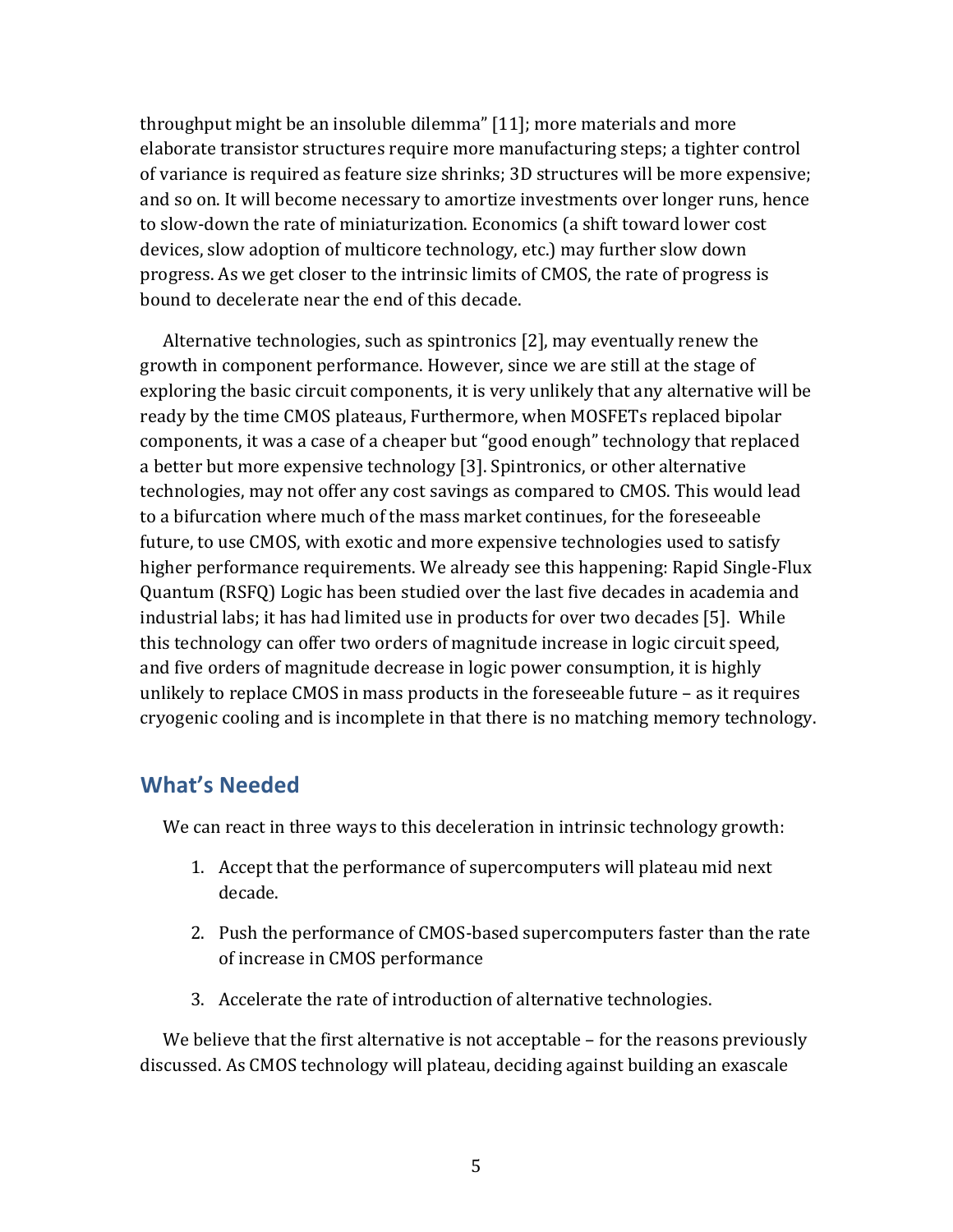computer late this decade or early next decade may be tantamount to deciding that exascale performance will not be reached for several decades.

Historically, the peak performance of supercomputers has progressed faster than the progress in CMOS performance (physical gate lengths – and thus approximately capacitance and delay – have decreased at a CAGR of  $1/1.08$ , while Rpeak has grown by a CAGR of 1.8), and the cost of the top supercomputers has increased over the years. We have paid this price because of the great societal value of improved simulation capabilities, the importance of increased compute power for nuclear stockpile certification, and for security needs. An exascale supercomputer will be a scientific instrument of no less importance than a leading telescope or particle accelerator – and still cheaper than these. As long as nuclear weapons are still around, we shall need to ensure they are functioning – hence will need exascale performance. Finally, keeping ahead of the curve in supercomputer performance is essential for our national security. But if the curve is flat, there is little advantage in being ahead.

As we expect a hiatus between current, CMOS-based systems and systems using new device technologies, it is essential to pursue both the second and third alternative: Get more out of CMOS and prepare for post-CMOS.

We could, conceivably, push supercomputing performance by brute force: Build systems that consume 500MW or 1 GW and require machine rooms (or machine fields) the size of tens of football fields. Even if the cost of such an approach is acceptable, it is not clear that brute force can lead us to exascale: large physical size is an impediment to scalability and a source of frequent failures (failure rates today for Blue Gene systems have been reported on the order of 0.001 failures per year per socket, and projecting forward to a million sockets yields socket failure rates of minutes). Furthermore, with such an approach, the US will forfeit any advantage over competitors and possible enemies that are capable and willing to outspend us.

The alternative must be a smarter use of CMOS circuitry. The main constraint on large system performance is energy consumption. The main source of energy consumption in a large system is communication: on-chip communication to caches, off-chip communication to memory and inter-node communication. In the follow-on study of Linpack on a 2018 processor as outlined in the Exascale report, the amortized memory access energy per flop was 475pJ, versus an FPU that took only 10pJ; the bulk of this energy was in maintaining the cache hierarchy and in communicating off-chip and off-board to other memories. To improve performance, we need circuits and communication protocols that consume less power, and denser packages that reduce physical distances. Some of the required technology (e.g., low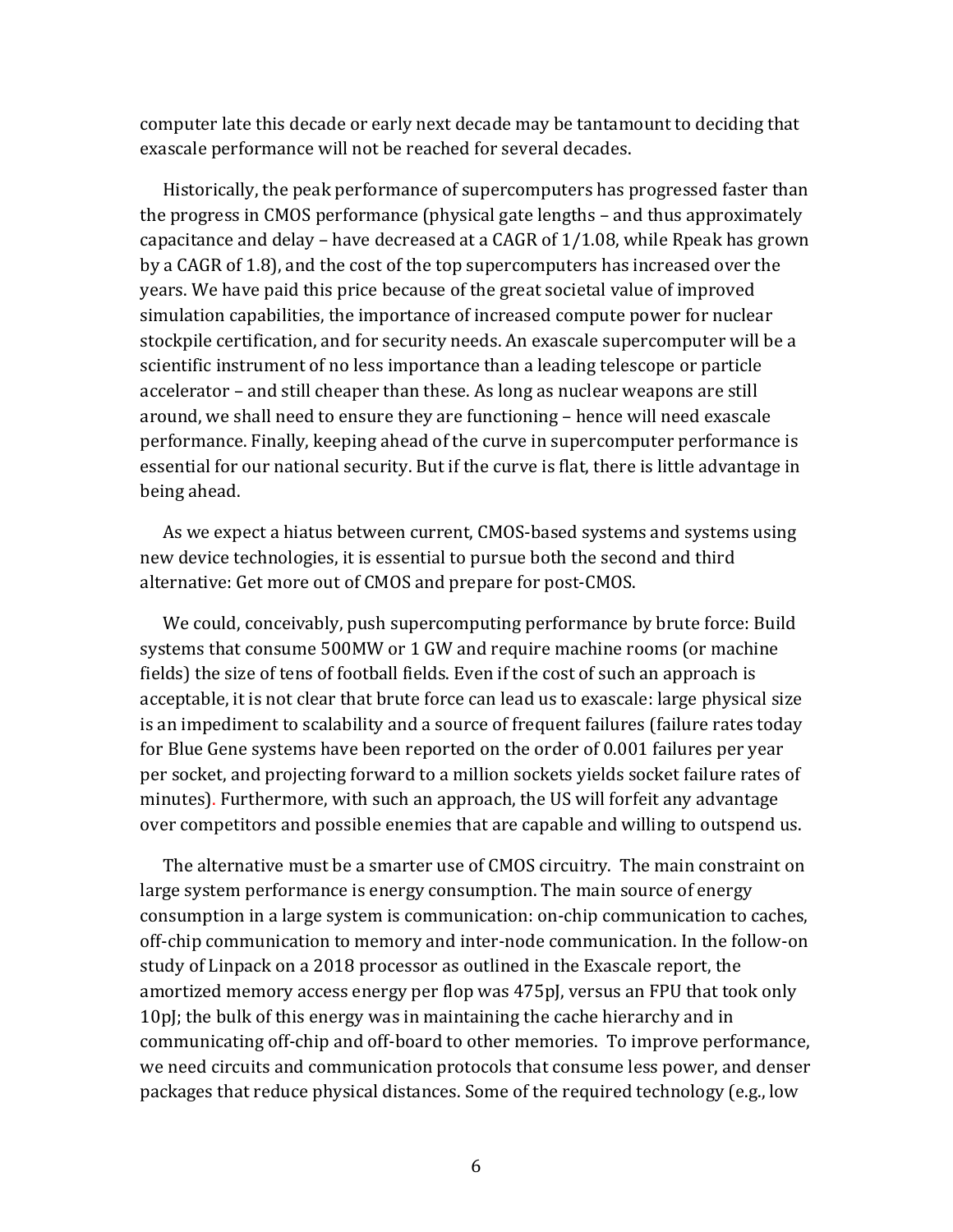power circuits) has broad applicability and industry is likely to invest sufficiently to drive its fast progress. Other technologies (e.g., advanced cooling for very dense packaging) may have a much more limited market and will require government funding of industry-research partnerships.

Most importantly, we need to reduce the amount of communication used by computations. One can expect improved algorithms to be the major source of communication reduction. There has been so far little work on communicationefficient algorithms (see [4,6], for recent exceptions): Reducing communication is often seen as a tuning issue, to be handled when the algorithm is coded, but not part of the algorithm design. This must change. We need to better understand the inherent communication requirements of various computations and trade-offs between computation and communication in time (storing to and loading from memory) and in space (communication across cores and nodes). Languages must enable locality control; compilers, runtimes and architecture must reduce the gap between the minimum amount of energy needed to move a chunk of data and the actual amount of energy spent by current memory and communication systems to move such a chunk.

In addition to this "CMOS acceleration" work, we need to prepare as soon as possible for the post-CMOS era. A first step should be an inventory of new device technologies that might be deployed in 10-15 years from now and an analysis of gaps and roadblocks to their deployment. We need to identify where commodity technologies are most likely to diverge from the technologies needed to continue the fast progress in the performance of high-end platforms; and we need government funding in order to accelerate the research and development of those technologies that are essential for high-end computing but are unlikely to have broad markets.

static component will become a major industry crisis in the long term, threatening the survival of CMOS technology itself, just as bipolar technology was threatened and eventually disposed of decades ago

#### **References**

- 1. ASCR Program Documents, http://science.energy.gov/ascr/news-andresources/program-documents/
- 2. David D. Awschalom, Michael E. Flatté and Nitin Samarth. Spintronics. Scientific American, May 13 2002.
- 3. Clayton M. Christensen. The Innovator's Dilemma. HarperCollins, 2000.
- 4. Demmel, J., Grigori, L., Hoemmen, M. and Langou, J. Communication-optimal parallel and sequential QR and LU factorizations, Arxiv preprint arXiv:0808.2664, 2008
- 5. Dorojevets, M., Current Status and Recent Developments in RSFQ Processor Design. In Serge Luryi, Jimmy Xu, Alex Zaslavsky (eds.) Future Trends in